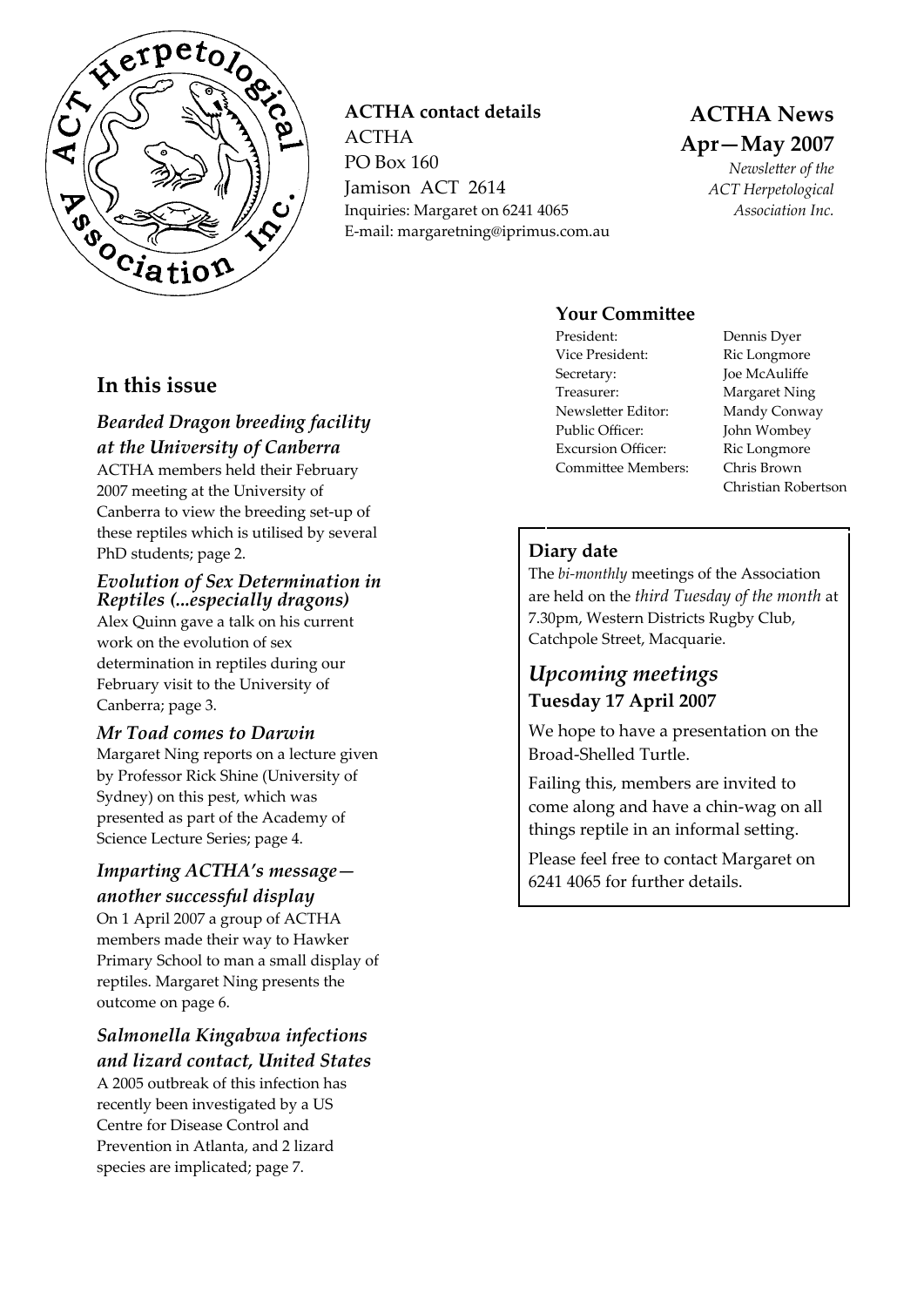# **Bearded Dragon breeding facility at the University of Canberra**

#### *Article by Mandy Conway*

The bi-monthly meeting of ACTHA was held at the University of Canberra (UC), Bruce, on Tuesday, 20 February 2007 so members could see the bearded dragon colony which is utilised by several PhD students for their projects.

For many years UC researchers went on specimen collecting trips throughout Australia. The cost for acquiring gravid females in this way became prohibitive and so the breeding colony at the University was set up and has been operating for just over 2 years.

Jacqui Richardson, who cares for these reptiles, first took members to a glasshouse containing the adult breeding colony, near the Institute for Applied Technology Building, on the UC campus.

The glasshouse contained six large oval plastic tubs which housed breeding bearded dragons: each tub had a wild-caught male and 6 females who had an identifying letter or number painted on their back. Sand is used as substrate and cage furniture consisted of logs, clay roof tiles and pipes. Three water bowls were replenished daily, in summer up to 3 times daily.

Roof louvers are opened and an airconditioner is used when the inside temperature reaches over 40C. The dragons appear comfortable with this as long as the humidity is kept low. In the colder months, heat lamps are switched on to maintain the temperature above 10C. UV tubes along the ceilings help provide a natural light source.

Feeding occurs on a regular basis with emphasis placed on variety. Cockroaches and some crickets are provided several times per week and vegie salads with lean mince mixed with Dragon Pellets at other times. The salads consist of chopped sweet potatoe, carrots, pumpkin and chinese vegies.

Vegies not used were potatoes (unliked), onions (toxic), lettuce (no nutritional value and can cause diahorrea) and surprisingly

spinach, which apparently inhibits calcium absorption. Interestingly, the dragons ate the red and yellow dry pellets but not the green ones.

The dragons are placed in an outside tub to sun themselves naturally once a week, although plans are currently underway to build an outdoor enclosure next to the existing glasshouse, which will provide a more natural environment and make UV readily available.

Females stop eating up to 7 days before an imminent lay and start digging at several sites within the enclosure. They are observed closely at this stage.

Six clutches of eggs are produced between September and February. Typically, a clutch of about 22 eggs is laid with a second clutch of about 26 eggs laid 2 weeks later. Females can retain sperm for production of the second clutch. An intense feeding regime is maintained.

Our tour then proceeded through to the incubation and rearing room within the UC.

Shelves holding various plastic tubs with dragons at various stages of development lined the walls.

Several large round plastic tubs were positioned on the floor in the centre of the room.

To start, eggs are removed within 24 hours and placed exactly how they were found in a compartment type container with dampened vermiculite (a small area of the shell is left exposed above the vermiculite). The lid has a small hole above each compartment. This container is then placed into a plastic bag with a hole at one end. Misting to maintain humidity occurs when necessary. For DNA study purposes it is important that details of the 'mother' of the eggs is recorded.

The incubation temperature is very important. Just a degree too low could extend the incubation period by 2 weeks.

Hatchlings are transferred to slightly larger containers and fed crickets daily. After about 3 -4 weeks they will start to eat vegie mixes.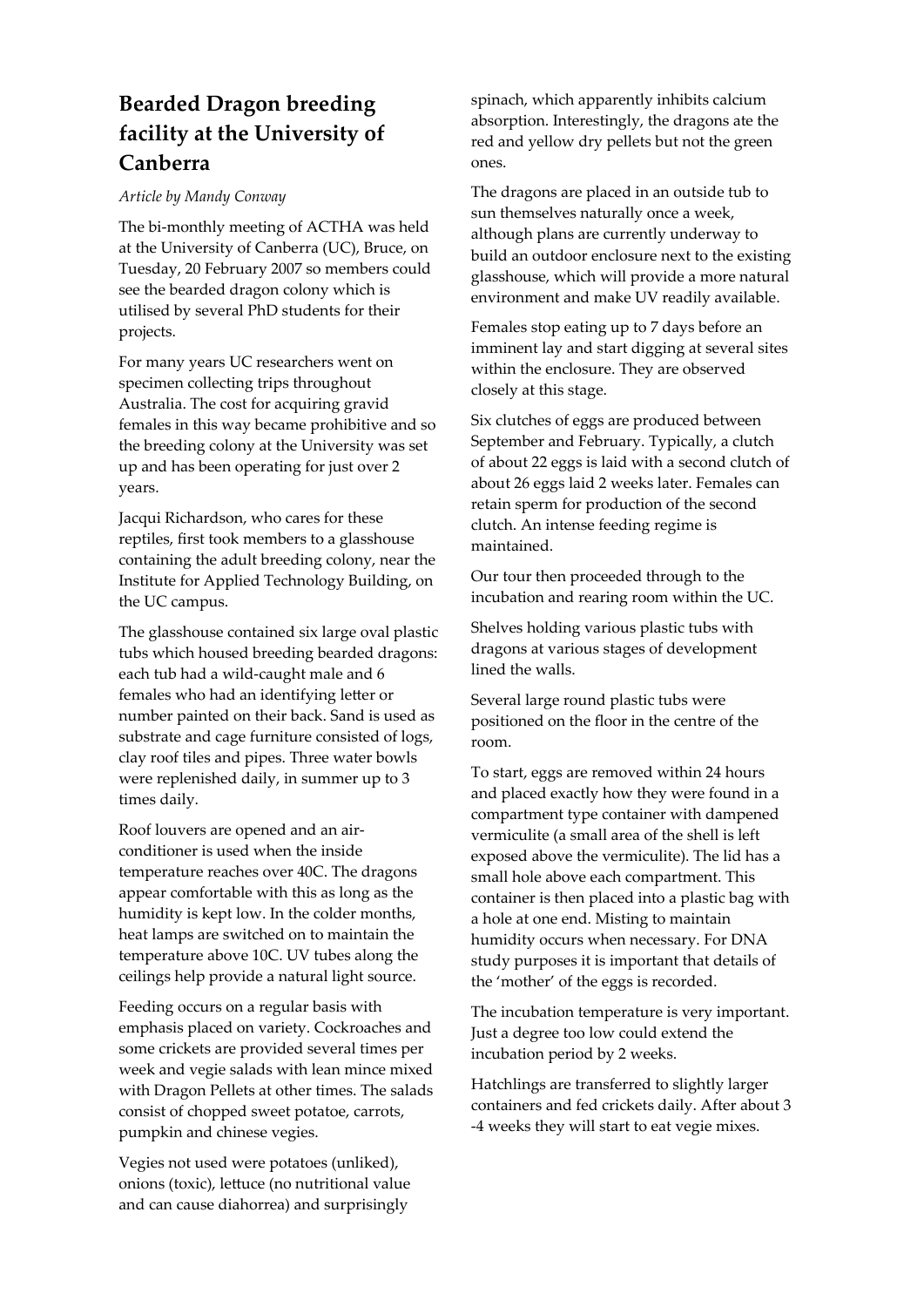### **Dragon lizards (Agamidae)**

#### **GSD species TSD species**

# **Evolution of Sex Determination in Reptiles (...especially dragons)**

*Alex Quinn, Institute for Applied Ecology, University of Canberra, in association with the Comparative Genomics Group, ANU. This article by Mandy Conway*

Alex Quinn gave a presentation of his current work on the evolution of sex determination in reptiles, focusing on bearded dragons, shortly after our tour of the bearded dragon breeding facility.

His work includes detailed monitoring of incubators containing eggs so that data can be carefully recorded to provide a TSD pattern.

To understand the evolution of sex determination we need to compare the chromosomes of different species and he has found that this is not very clear in dragons.

In Temperature-dependent Sex Determination (TSD), egg incubation temperature determines sex. This applies to all crocodilians, most turtles (all sea turtles), Tuatara and some lizards.

Genotypic Sex Determination (GSD), where genes determine sex, occurs in all snakes, some turtles and many lizards.

Some reptile species seem to be partly TSD and partly GSD. For example, *Bassiana duperreyi*  (Three-Lined Skink) has XY chromosomes like mammals and mostly males are produced at low temperatures. *Pogona vitticeps* (Central Bearded Dragon) has ZW chromosomes like birds and all females are produced at high temperatures.

TSD lizards have a narrow range of preferred temperature, whereas GSD lizards have a broader range.

What is driving sex determination work in reptiles? Rapid climate change poses problems for TSD animals. Hotter temperatures are not good for TSD animals as the temperature fluctuations are too great, causing population crashes (also seen with frogs). Understanding past changes may help determine the future of populations.

**Amphibolurus norrisi\* Amphibolurus muricatus\* Ctenophorus fordi\* Chlamydosaurus kingii Ctenophorus pictus\* Ctenophorus decresii Amphibolurus nobbi\* Ctenophorus ornatus Diporiphora albilabris Lophognathus burnsi Diporiphora bilineata Lophognathus gilberti Hypsilurus spinipes Lophognathus temporalis Pogona barbata\* Physignathus lesueurii\* Pogona vitticeps\* Tympanocryptis diemensis Tympanocryptis tetraporophora**

**Mechanism unknown**

**Ctenophorus nuchalis\* Lophognathus longirostris\*** 

**….and all the other species…. \* Dragons at the Uni**

**of Canberra**

Molecular research will hopefully answer the question: what DNA changes have occurred in evolutionary transitions between TSD and GSD?

Ecological research will investigate what adaptive pressures are driving transitions between GSD and TSD.



To understand the evolution of sex determination in dragons we need to compare:

- 1. Chromosomes of different species
- 2. Genes of different species (DNA)

eg chromosomes of Norris's dragon

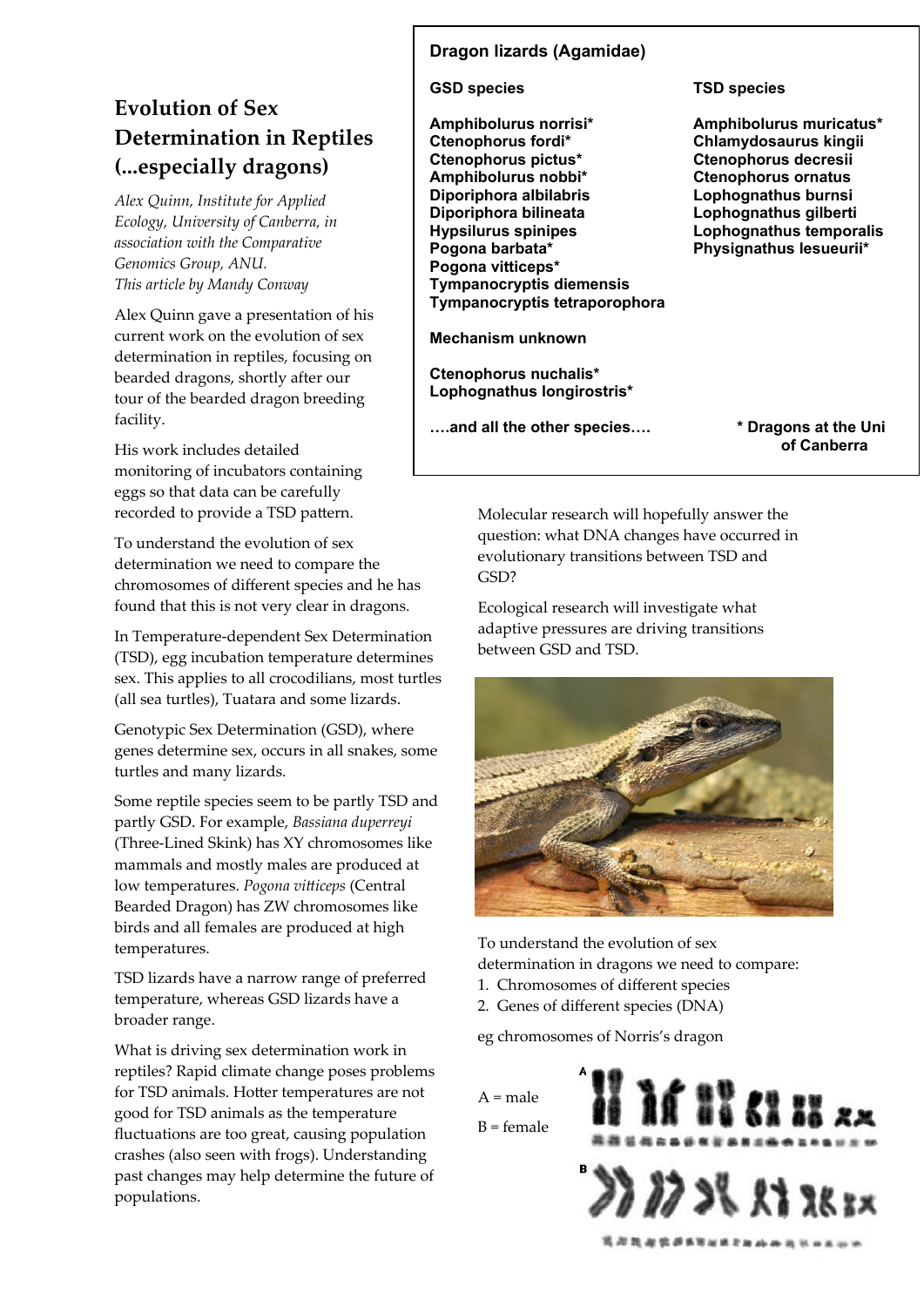# **Mr Toad comes to Darwin**

#### *Article by Margaret Ning*

On Tuesday, 6th March 2007, Professor Rick Shine from the University of Sydney's School of Biological Sciences, gave a lecture in the Academy of Science Public Lecture Series 2006-07, titled *Mr. Toad comes to Darwin: an evolutionary perspective on the cane toad invasion.*

According to Professor Shine, conservation problems have traditionally been seen as ecological issues, unfolding too rapidly for evolutionary processes to play any significant role. However, adaptation can happen very quickly under some circumstances, and the current invasion of cane toads through tropical Australia has already produced some clear evolutionary effects. His talk aimed to review recent evidence of rapid changes in the toads themselves (as they adapt to Australian conditions, and to the invasion process) and concurrent rapid responses by the native fauna (as they evolve to survive in the presence of these toxic invaders). It was an evolutionary perspective on conservation biology.

Professor Shine began with a *Wind with the Willows* allegory, with Mr Toad wanting to go places as quickly as possible.

Background included:

- how the cane toad was introduced to Australia in 1935 as an attempted bio control
- that Australia is virtually the only country that has frogs but no toads
- that the cane toad has reduced mosquito numbers at Fogg Dam over the last 25 years
- that cane toads lay more than 30,000 eggs in a single clutch and that they are toxic in all life stages

The current approach is to spend many tens of millions of dollars researching how to kill, but not understand the cane toad. Professor Shine wants to understand their biology and their impact. Extensive research has been conducted which has involved the fitting of radio

transmitters - death adders were also radio tracked – all in all, a big program with sponsors including the Australian Government's Australian Research Council.

#### **What is the cane toads' impact on Australian fauna?**

- keelbacks have Asian lineage, so they are ok
- pythons just don't recognise them as a prey item
- elapids such as king browns and death adders and 90 per cent of goannas are the biggest decliners
- the green tree frog is fine, but species such as *Litoria dahlii* is not so good
- there has been no news of any decline in bird numbers, due possibly to the genetic interchange with Asian populations
- barramundis spit out cane toad taddies apparently they taste bad
- the common planigale, which is related to quolls, was videotaped (during research) eating the toads from the nose first (??). The second time around they wouldn't eat toads and even avoided frogs. Only two of the planigales died of the original 20 animals in the experiment.

#### **Conclusion**

Cane toads will only affect a small proportion of frog eaters, as most Aussie predators will adapt. Even for the predators that are affected, many will recover after an initial period of decline. Many predators are now able to live with cane toads.

#### **How rapidly will cane toads spread through Australia?**

Evolutionary thinking is that the fast moving toads will travel even more quickly. Longlegged cane toads were the first to reach Fogg Dam – they can progress at the rate of almost one kilometre a day!

Behaviour: they started out spreading slowly, but are now speeding up – initially they were measured at travelling at 10 kms per annum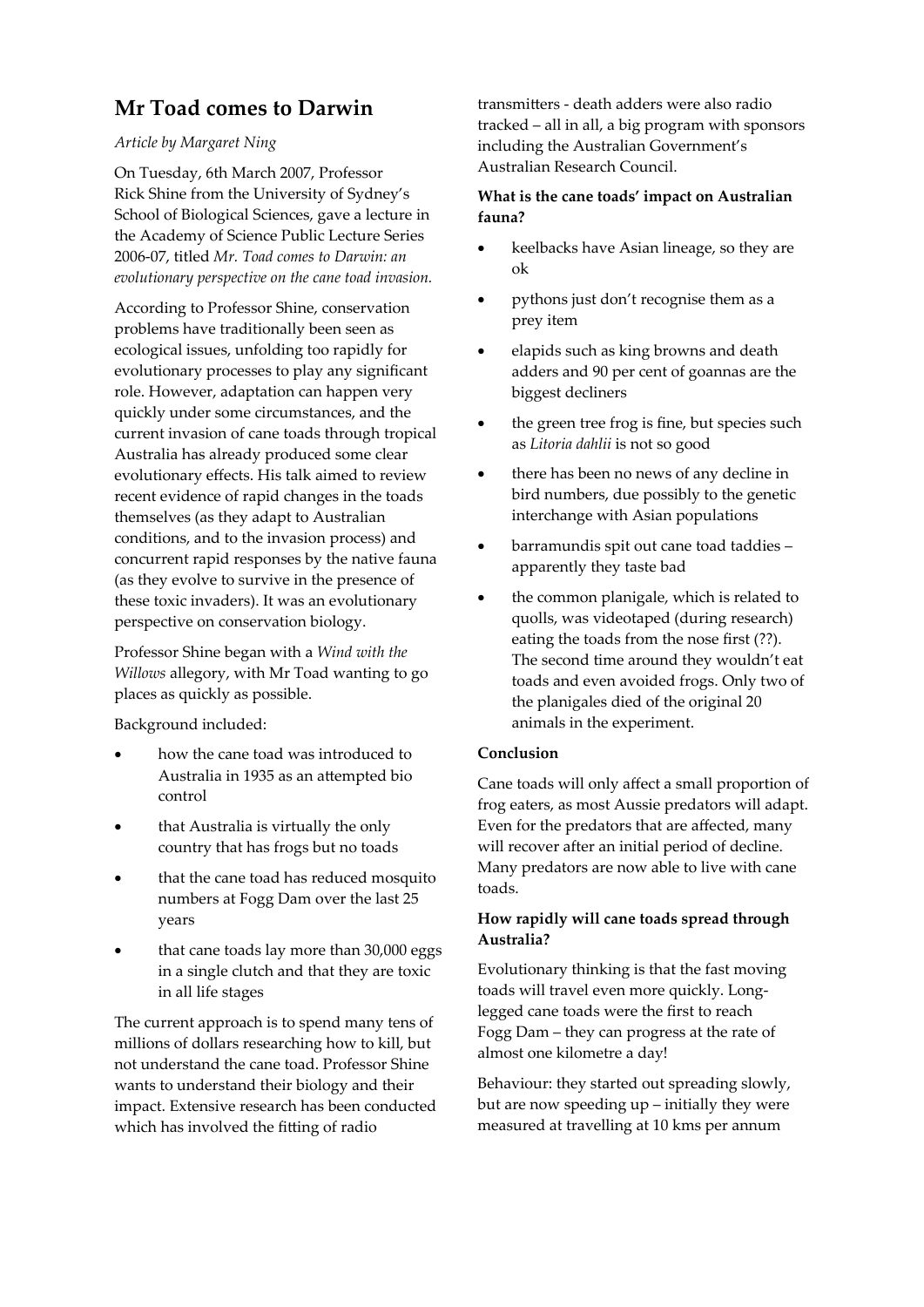while some have been clocked now at 60 kms per annum.

#### **How far in Australia can/will they go?**

Will it be confined to the equivalent of their original climatic conditions, or will they expand beyond the climate they're in? Now in Queensland they are spreading to areas they wouldn't have entered years ago. Professor Shine suggests their current range will be hugely expanded, and that eradication is impossible, as they can adapt to almost anything. Professor Shine believes we can only focus on reducing their impact.

Professor Shine questioned why there may be many or a few toads in a particular place. He suggests that numbers may be high initially for ten years, and then they decline.

#### **Do toads have parasites?**

Apparently yes – from Australian frogs! They transfer parasites from an old area to a new frontier. Lung worms were mentioned – apparently they are catching up after a 20 year lag. This would be a cheap effective way to get at them.

#### **Other control measures?**

- the toads' breeding site of choice is pools with no vegetation on the edges
- cracking the toad code frighten the cane toad or hurt it. Cane toads have alarm system pheromones, without affecting native frogs. They are scared by macerating toadlets – stroke them or spray a chemical that drives metamorphs out of the water, becoming crispies! (This is a mechanism people can use.)
- climate change will probably enlarge the predicted area they spread to. Also they hitch rides - we move so much stuff around this country!

Basically the cane toad story is a very bad scenario, but essentially Professor Shine summed it all up as "it's all good news" for the future in many ways!

#### **Domestic animals – do they adjust?**

Apparently terriers in Katherine disappeared, but other dogs adapted.

#### **A question by Arthur Georges**

How do cane toads cope with Australia's dry season? The answer– they remain active during the dry season and lose condition, and they do not recover until the end of the wet season.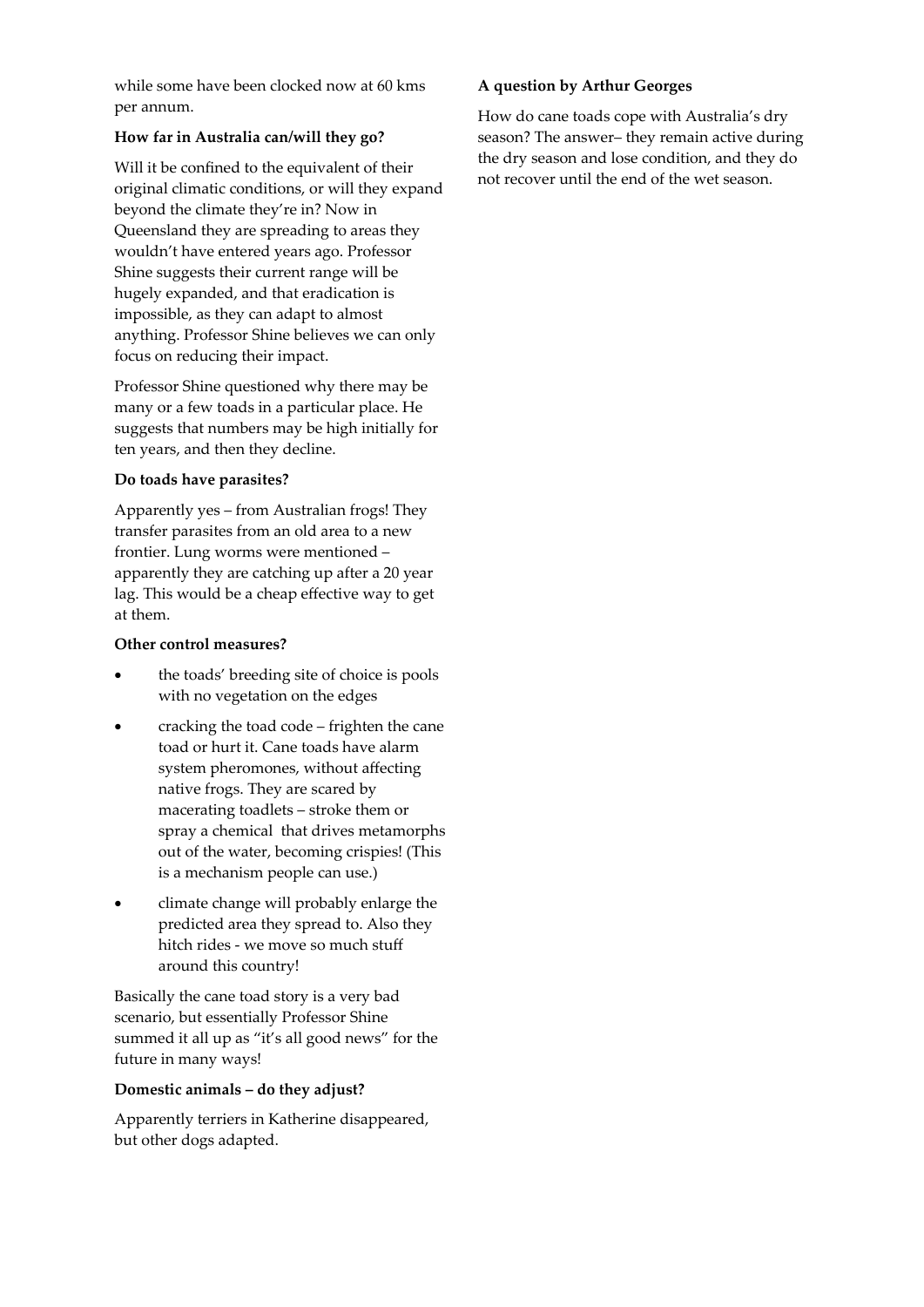# **Imparting ACTHA's message—another successful display**

#### Article by *Margaret Ning*

On 1 April 2007 a small group of ACTHA members made their way to Hawker Primary School to man a small display of ten lizards, three snakes and (for something completely different!!) a stick insect. Our display was just one small part of the school's annual fund raiser and was another opportunity for us to reach out to the community with our message.

The stick insect had very generously been donated by Peter Child as a silent auction prize, but until being claimed at the end of the day it provided added interest to our other exhibits. They included a tub of two local lizard species (two blue tongues and two shinglebacks), and enclosures containing two coastal carpet pythons, a woma python, two central bearded dragon, and three eastern bearded dragon hatchlings.

It was a perfect autumn day, and our conditions were near perfect too. We had a comfortably set up room to ourselves which made it easy to manage our visitors, and a sausage sizzle for lunch time sustenance. Christian even brought some 'energy giving' relief in the form of chocolate bars.

Apart from a couple of the moments described below, the visitors kept ACTHA members busy with their queries and were invariably delighted by whatever exhibits they saw or touched. While most comments were very positive, some show that we still have a distance to go in educating some of the people out there!

Quotes from the day<

Child commenting on one of the pythons: 'Their jaws stretch'. Second child: 'Yeah just like wild pigs.'

Child feeling the two shed python skins which were on display: 'It feels just like bubble wrap.'

Child, after viewing tub of blue tongues and shinglebacks: 'We had two blue tongues and two babies in our backyard. We also have two dogs, one cat and some chickens.' Margaret, attempting to make a point: "You're very lucky that the blue tongues survive." Child's response: "Well, the baby ones didn't - it was pretty sad." Margaret's response: "And you don't see a problem with that?"

Another excited child, following her tub encounter: 'We found a blue tongue in our back yard with its insides hanging out because our dog attacked it. Mum couldn't bear to kill it, so she buried it.' (Alive!!!!!!!)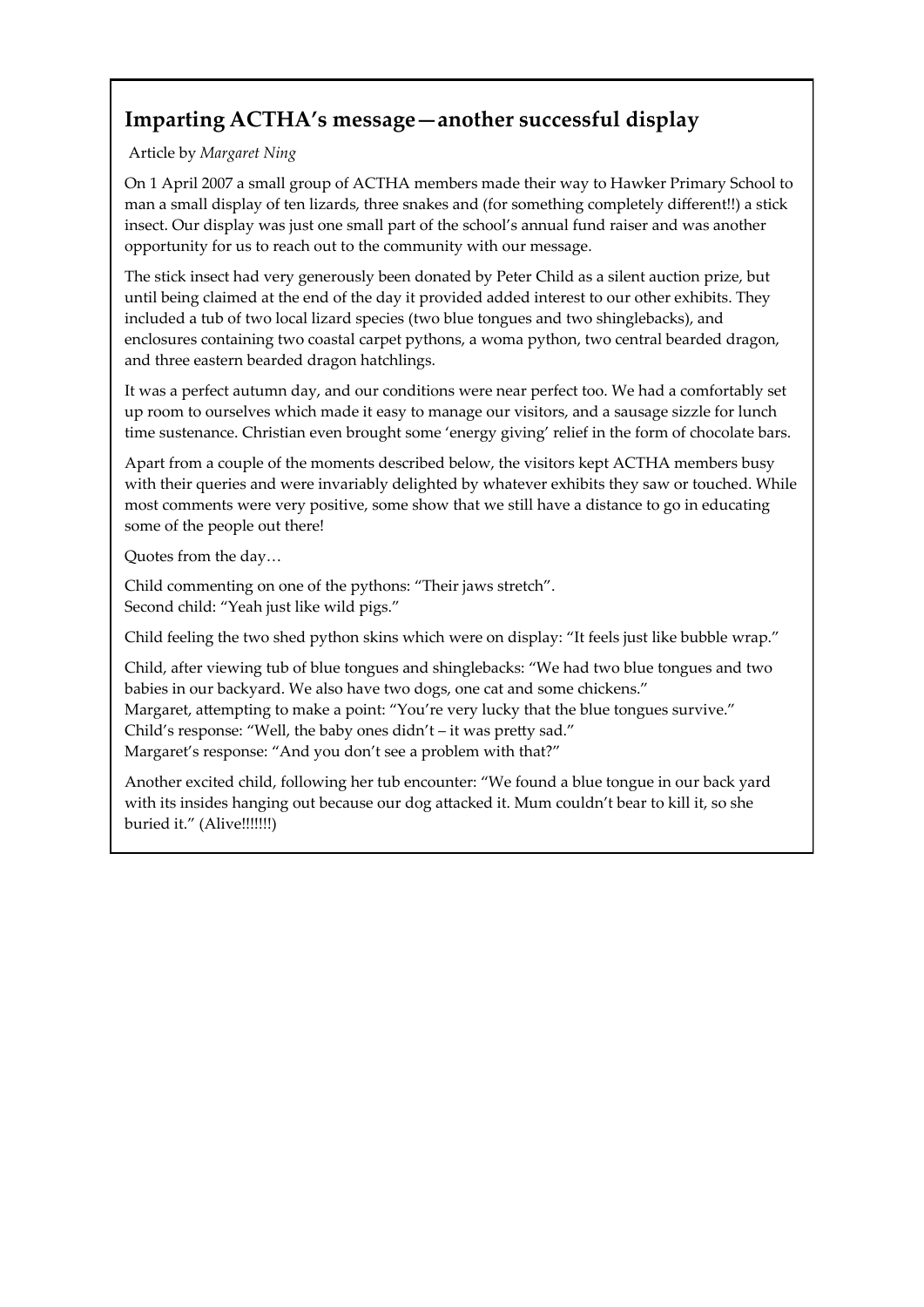# **Salmonella Kingabwa infections and lizard contact, United States**

*Author: Anthony Yartel*

*Centre for Disease Control and Prevention, Atlanta, Georgia, USA; April 2007*

A 2005 outbreak of S. Kingabwa infections amongst 6 people who had been associated with 2 lizard species, the water dragon and the bearded dragon, has recently been investigated by the Centre for Disease Control and Prevention (US).

Nontyphoidal Salmonella infections cause an estimated 1.4 million illnesses and 400 deaths in the United States annually. Among the >2,500 Salmonella serotypes, Salmonella enterica serotype Kingabwa rarely causes human illness. This serotype was first reported in a patient in the Belgian Congo in 1953. From 1995 through 2004, only 30 human illnesses caused by S. Kingabwa were reported to the National Salmonella Surveillance System. No common source for S. Kingabwa human illnesses has been previously identified.

The 6 patients in the 2005 outbreak did not know each other and resided in 5 states: Maine (2 patients), Arizona, California, Idaho, and Ohio. Illness onset dates were in June, July, August, October (2 patients), and November 2005. Of the 6 patients, 4 were <1 year old (range <1–53 years), 4 were male, 2 were hospitalized, and none died.

Three of the patients with S. Kingabwa infections were exposed to the water dragon *Physignathus cocincinus* and one other was exposed to a bearded dragon (*Pogona* sp.). Interviews with patients or their parents or guardians conducted during routine public health surveillance collected information on specific food items, water sources, restaurant venues, travel history, and animal contact. No common food or environmental source was identified. Of these 4 patients, 3 had >1 lizard in their own household as pets; the other patient was exposed to a lizard when visiting a family member. The 2 patients who did not recall lizard exposure might represent patients with background cases unrelated to lizards. Single cultures of the 2 lizards available for testing in February 2006 did not yield S. Kingabwa, which could mean that they did not carry this rare Salmonella serotype. However, this does not exclude lizards as the source of these illnesses because lizards intermittently shed salmonellae.

The lizards had been purchased from local pet shops and a travelling reptile show. Shipments of reptiles were mixed together at points of sale, and numerous distributors and importers were used, so determining the origin of individual reptiles was not feasible. However, water dragons and bearded dragons are imported into the United States from Asia and Australia and are rarely bred domestically.

Two thirds of the patients in this outbreak had documented exposure to 1 of 2 lizard species, and half of the patients had pet lizards in their homes. In 2001, the estimated number of households with lizards was 545,000, which represents 0.5% of all American households. Using a standard binomial model, the probability of finding at least 3 of 6 persons chosen at random to be lizard owners is 0.000002. To our knowledge, this is the first investigation to identify a strong association between the rare serotype S. Kingabwa and lizards and the first instance of which we are aware that a serotype has been associated with a particular species of lizard dispersed in homes across the United States.

The association between reptile exposure and human salmonellosis is well-established. CDC has published recommendations for reducing the risk for infection from reptiles (www.cdc.gov/healthypets/animals/ reptiles.htm); these include thoroughly washing hands with soap and water after handling reptiles or their cages and keeping reptiles out of food preparation areas. The young age of most patients in this outbreak supports the recommendation that reptiles should not be allowed in households with children <5 years of age.